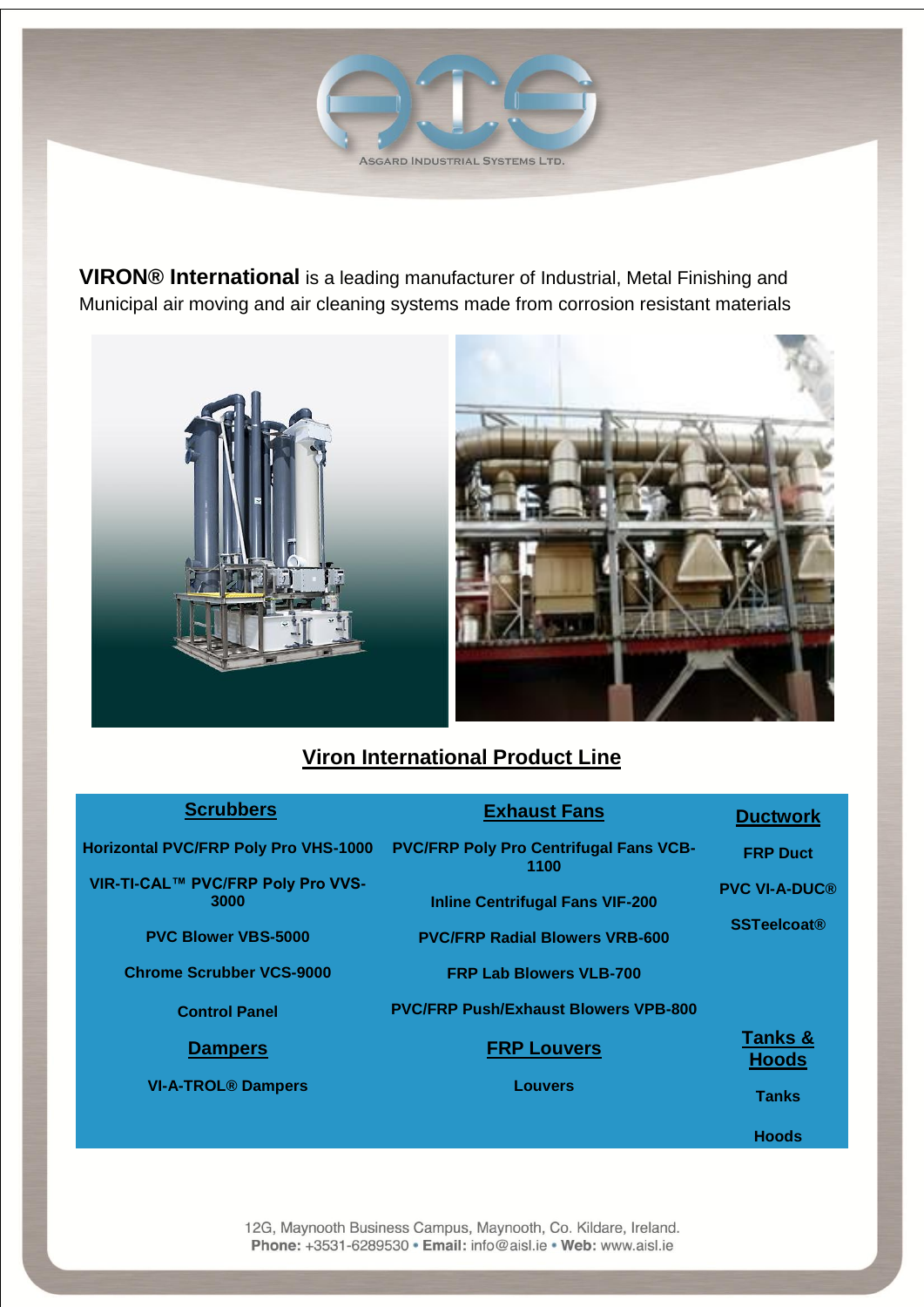



**Viron® International Corporation** offers the most complete line of duct products for the **Industrial**, **Municipal** and **Metal-Finishing** markets of any manufacture. Viron® International maintains multiple fabrications facilities to serve its customer needs. Duct ranging from **1.5"Ø** to **120"Ø** serves any Odorous-Corrosive application. Viron® International's modern fabrication facilities utilize the most advanced production equipment available to meet it's stringent **"FQ" First Quality-QA/QC** Standards.

- **PVC, PP, CPVC, FRP and SST Fabrication**
- **Round and Rectangular**
- **Flange, Coupled or Butt Connection**
- **Complete line of Standard Fittings, Dampers, Stacks and Stack Caps**
- **Class 1 Duct Designation**
- **Factory Mutual (FM) approved Products**
- **Built to ASTM and SMACNA Standards**
- **Certified Thermoplastic and Metal Welders**
- **Union Certified FRP and Metal Shop**

Viron® International Corporation's duct products offer its customers the most variety with the multiple substrates available. Viron® Engineering can match the correct duct products to the specific application. Customer First along with quality value added has made Viron® Duct the product of choice in the Industrial, Municipal, and Metal-Finishing markets.

> 12G, Maynooth Business Campus, Maynooth, Co. Kildare, Ireland. Phone: +3531-6289530 · Email: info@aisl.ie · Web: www.aisl.ie